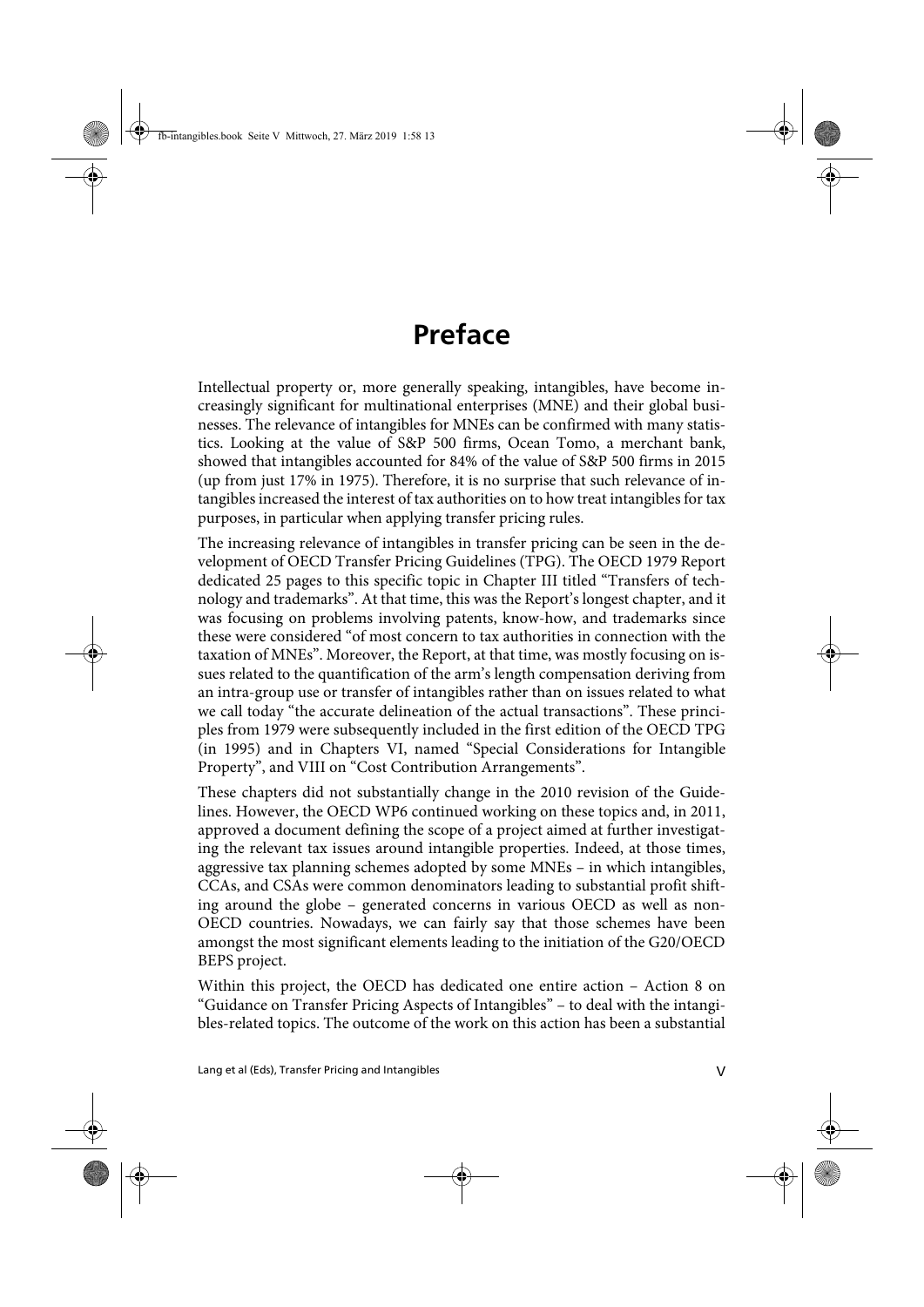change of the guidance both in Chapters VI and VIII where the focus has been placed more on the process of accurately delineating the actual transaction undertaken. Therefore, going forward, transfer pricing analyses related to intangibles will necessarily and increasingly focus on what is generally referred to as the "substance" of intra-group arrangements related to these assets.

The challenges related to the increasing digitalization of companies' business models will bring questions that are still unanswered: Are data and network synergies intangibles? How do we accurately quantify the value derived from brands, platforms, know-how, and big-data? What is the role of users' participation? How do we deal with questions of synergies and location specific advantages in a context where the so-called "BRICS" countries have an economic background more similar to OECD countries, and the real developing countries and emerging economies still lack knowledge and tools to deal with these issues?

Beside the specific questions coming from the digitalization, all of the issues discussed above will be dealt with in the following chapters of this book, which include topics such as Defining intangibles (Chapter I), Attribution of intangiblerelated returns (Chapter II), Structuring intangibles (Chapter III), and Valuation of intangibles (Chapter IV).

This book is based on the outcomes of the presentations and discussions held during the WU Transfer Pricing Symposium 'Transfer Pricing and Intangibles: Current Developments, Relevant Issues and Possible Solutions', which took place in October 2018 at the WU Vienna University of Economics and Business. The Symposium was organized by the WU Transfer Pricing Center at the Institute for Austrian and International Tax Law which is conducting research projects analysing various transfer pricing topics and their global impacts, including transfer pricing treatment of intangibles. During the Symposium, four renowned international experts on transfer pricing presented their papers on various issues connected with intangibles and were accompanied by practical case studies and followed by panel discussions all being part of this book, including an introduction chapter.

This book is aimed at academics, practitioners (including the business community and advisory firms), international organizations, and government officials who are tax and transfer pricing experts as well as CEOs and CFOs who are interested in the issues related to the transfer pricing treatment of intangibles. The book provides an in-depth analysis of the above-described topics as well as suggestions for potential future solutions to any issues that are raised.

The editors would like to express their sincere thanks to the authors of the four chapters and the introduction part who made it possible to provide this book. Many thanks are forwarded to Linde Verlag GmbH for supporting and cooperating with this publication project. Last, but not least, the editors would like to